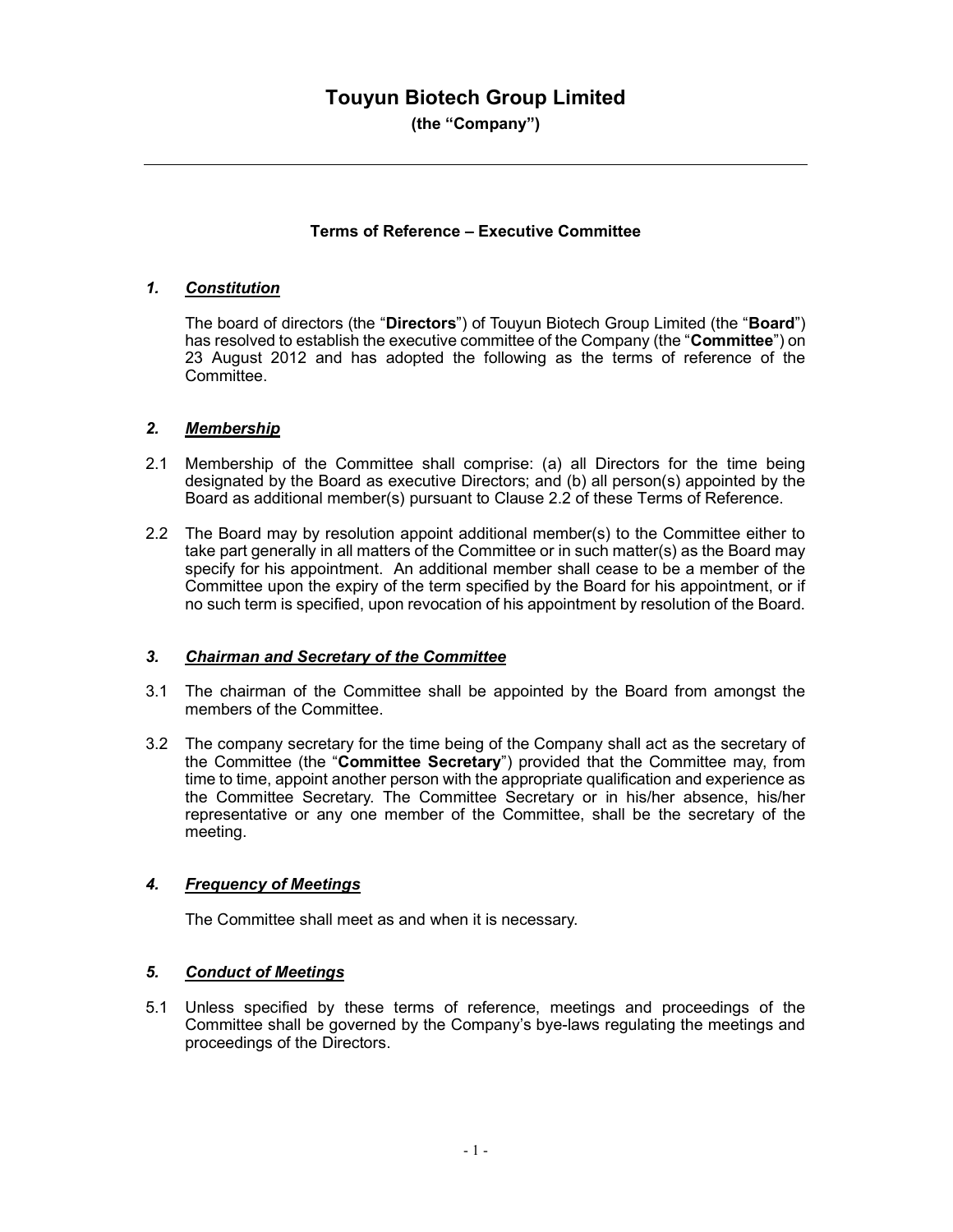- 5.2 The quorum at a meeting of the Committee shall be any two members of the Committee who are executive Directors. Meetings could be held in person, by telephone or by video conference. A duly convened meeting of the Committee at which a quorum is present shall be competent to exercise all or any of the authorities, powers and discretions vested in or exercisable by the Committee.
- 5.3 Resolutions of the Committee at any meetings shall be passed by a majority of votes of the members of the Committee present. Subject to compliance with the Rules Governing the Listing of Securities on The Stock Exchange of Hong Kong Limited (the "Listing Rules") and the applicable laws and regulations, a resolution in writing signed by all the members of the Committee shall be as valid and effectual as if it had been passed at a meeting of the Committee duly convened and held.
- 5.4 The Committee may invite any member of the management of the Company (the "Management"), any Director, external advisers or any other persons to attend all or part of any meetings as the Committee considers appropriate, notwithstanding that the aforementioned persons shall not have a right to vote at such meetings.
- 5.5 Each member of the Committee shall disclose to the Committee:
	- 5.5.1 any personal financial interest (other than as a shareholder of the Company) in any matter to be decided by the Committee; or
	- 5.5.2 any potential conflict of interest arising from directorships held in other companies.

Any such member shall abstain from voting on resolutions of the Committee in relation to which such interest exists and from participating in the discussions concerning such resolutions, and shall (if so required by the Board) resign from the Committee.

### 6. Authority

- 6.1 The Committee is authorised by the Board to investigate any activity within its terms of reference. It is authorised to seek any information it requires from any employee and all employees are directed to co-operate with any request made by the Committee.
- 6.2 The Committee is authorised by the Board to obtain legal and other independent professional advice as it considers necessary to perform its duties.
- 6.3 The Management is obliged to supply the Committee with adequate information in a timely manner, in order to enable it to make informed decisions. The information supplied must be complete and reliable. Where a member of the Committee requires more information than the information provided voluntarily by the Management, the relevant member of the Committee should make additional necessary enquiries. Each member of the Committee shall have separate and independent access to the Management.
- 6.4 The Committee shall be provided with sufficient resources to perform its duties.

# 7. Duties

The duties of the Committee shall include, without limitation, the following:

(a) To discuss and make decisions on matters relating to the management and daily operations of the Company;